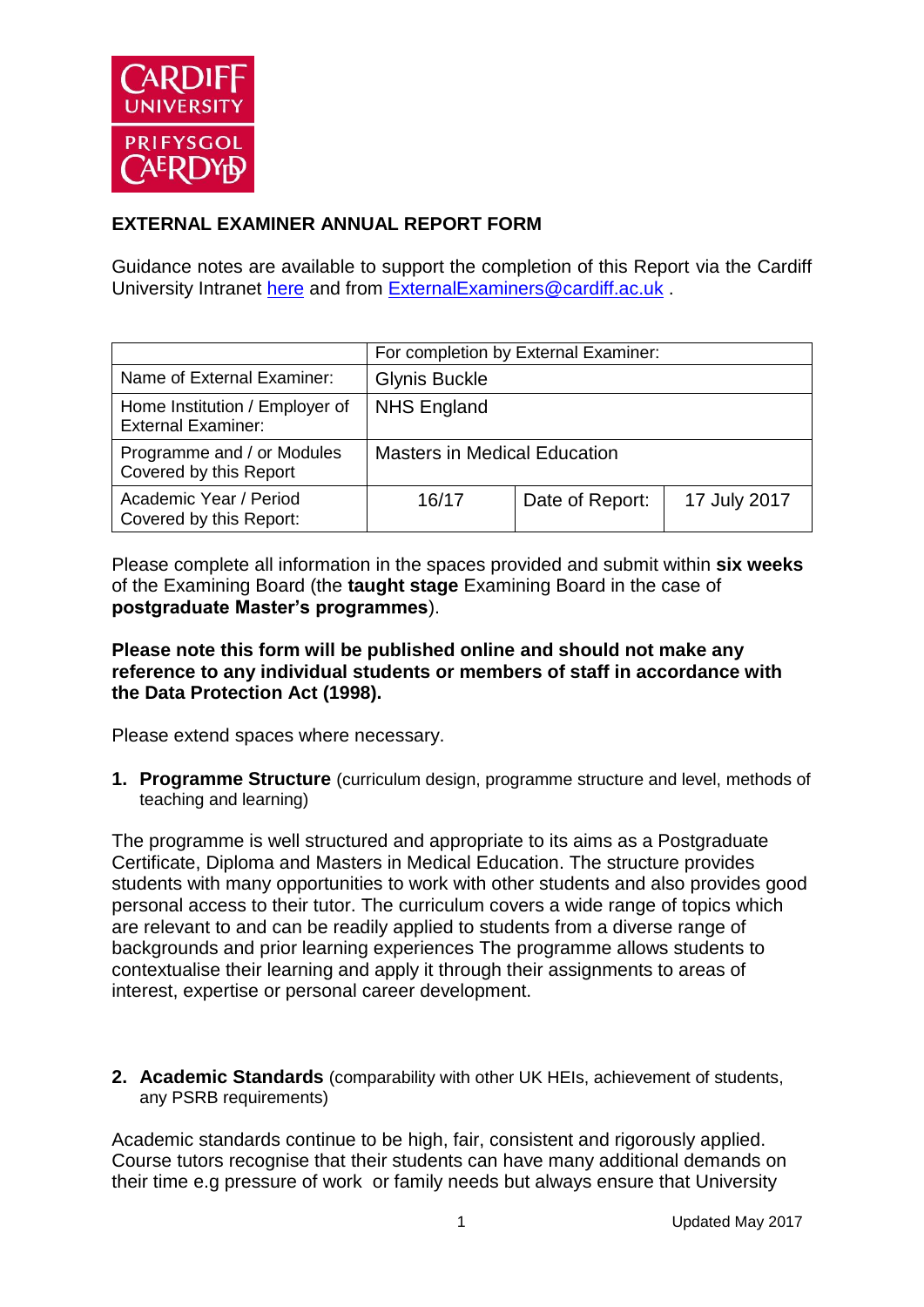regulations are strictly adhered to when considering requests for extensions and extenuating circumstances. There is further evidence of this in the way that a late submission was treated and marked as a resubmission (which would otherwise have scored more highly).

**3. The Assessment Process** (enabling achievement of aims and learning outcomes; stretch of assessment; comparability of standards between modules of the same level)

The assessment process is rigorous and transparent with consistency across all markers which is evident through the use of double marking. The handbook for each module clearly outlines the format of the assessment and what is expected of each student. Feedback from tutors to students continues to be at the highest level. It is detailed, constructive and encouraging. This applies to all assignments regardless of the mark. Tutors on this course are particularly skilled in feeding back to lower achieving students in such a way that explains why and how they need to improve and at the same time recognising what the student has achieved.

## **4. Year-on-Year Comments**

[Previous External Examiner Reports are available from the Cardiff University Website [here.](https://www.cardiff.ac.uk/public-information/quality-and-standards/external-examiner-reports)]

As requested in last year's feedback from the other external examiner we were allocated considerably more time to review assignments.

I have raised the issue of ensuring that none of the assignments or appendices etc contain any information which would allow a second party (patient or colleague) to be identified.

The standards achieved continue to compare well with the previous year and the level of attainment which reflects a range of distinctions, merits, passes with only a few fails does not give cause for concern

**5. Preparation for the role of External Examiner (for new External Examiners only)** (appropriateness of briefing provided, visits to School, programme handbooks and supporting information)

N/A

**6. Noteworthy Practice and Enhancement** (good and innovative practice in learning, teaching and assessment; opportunities for enhancement of learning opportunities)

This is a course in which the learning needs of students are the first and foremost consideration. It has been developed and is delivered by a highly skilled team of tutors who combine academic rigour with a nurturing learning environment. While standards across the board are generally high they are to be complimented on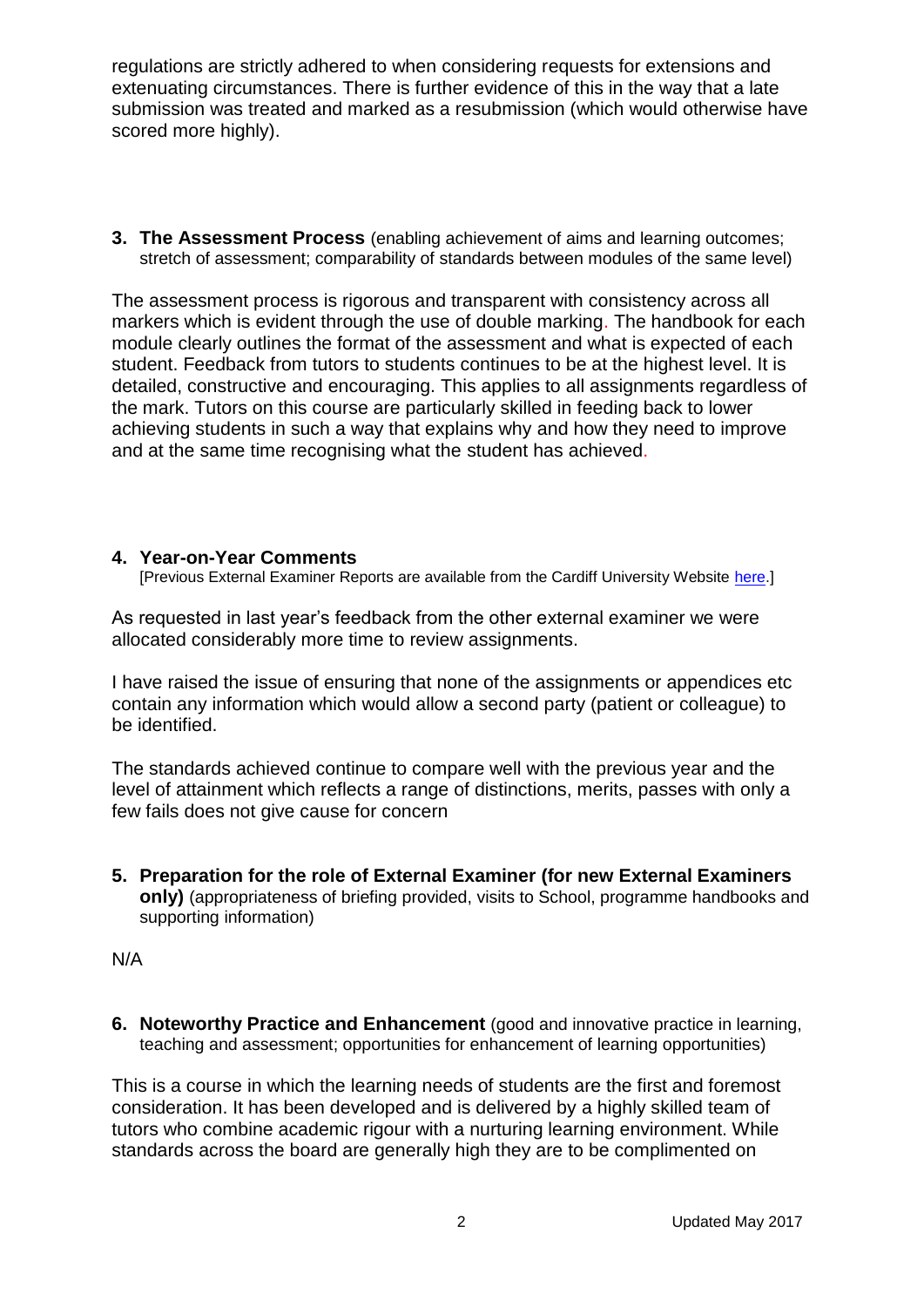facilitating the achievement of some exceptional pieces of work from particular students.

It is also worth mentioning the very high level of satisfaction expressed by students on their feedback forms both for individual modules and for the course overall. The positive feedback extends to visiting speakers/lecturers which demonstrates the care that goes into planning the delivery of each module.

I continue to be impressed by the excellent admin support that I receive as an external examiner. It is efficient and informative.

**7. Appointment Overview (for retiring External Examiners only)** (significant changes in standards, programme/discipline developments, implementation of recommendations, further areas of work)

This is my Fourth year as an External Examiner, however this course which currently comes under the auspices of the Welsh Deanery will become part of the University as the Deanery becomes part of HEIW. Consequently I have been asked if I could stay on for a further year to bridge the transition. I would be happy to do so if it as acceptable to the University

## **8. Annual Report Checklist**

|                                    |                                                                                                                                                             | <b>Yes</b><br>(Y) | <b>No</b><br>(N) | N/A<br>(N/A) |
|------------------------------------|-------------------------------------------------------------------------------------------------------------------------------------------------------------|-------------------|------------------|--------------|
|                                    | <b>Programme/Course Information</b>                                                                                                                         |                   |                  |              |
| 8.1                                | Did you receive sufficient information about the Programme and<br>its contents, learning outcomes and assessments?                                          | √                 |                  |              |
| 8.2                                | Were you asked to comment on any changes to the assessment<br>of the Programme?                                                                             |                   |                  |              |
|                                    | <b>Draft Examination Question Papers</b>                                                                                                                    |                   |                  |              |
| 8.3                                | Were you asked to approve all examination papers contributing<br>to the final award?                                                                        |                   |                  |              |
| 8.4                                | Were the nature, spread and level of the questions appropriate?                                                                                             |                   |                  |              |
| 8.5                                | Were suitable arrangements made to consider your comments?                                                                                                  |                   |                  | V            |
| <b>Marking Examination Scripts</b> |                                                                                                                                                             |                   |                  |              |
| 8.6                                | Did you receive a sufficient number of scripts to be able to assess<br>whether the internal marking and classifications were appropriate<br>and consistent? | $\sqrt{}$         |                  |              |
| 8.7                                | Was the general standard and consistency of marking<br>appropriate?                                                                                         |                   |                  |              |
| 8.8                                | Were the scripts marked in such a way as to enable you to see<br>the reasons for the award of given marks?                                                  | √                 |                  |              |
| 8.9                                | Were you satisfied with the standard and consistency of marking<br>applied by the internal examiners?                                                       | V                 |                  |              |

Please include appropriate comments within Sections 1-7 above for any answer of 'No'.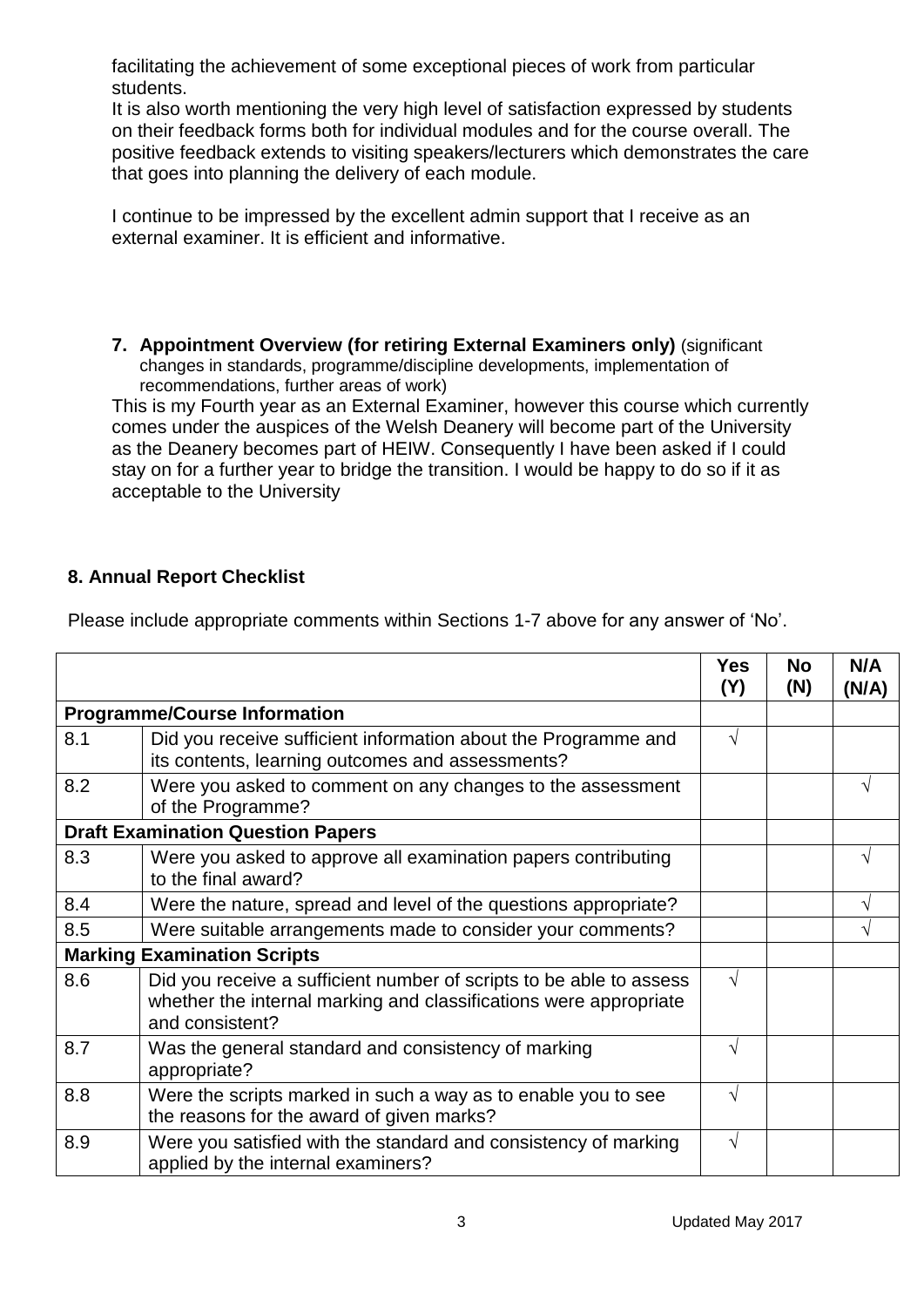| 8.10                                                 | In your judgement, did you have the opportunity to examine a<br>sufficient cross-section of candidates' work contributing to the<br>final assessment? |            |   |   |
|------------------------------------------------------|-------------------------------------------------------------------------------------------------------------------------------------------------------|------------|---|---|
|                                                      | <b>Coursework and Practical Assessments</b>                                                                                                           |            |   |   |
| 8.11                                                 | Was the choice of subjects for coursework and / or practical<br>assessments appropriate?                                                              |            |   |   |
| 8.12                                                 | Were you afforded access to an appropriate sample of<br>coursework and / or practical assessments?                                                    | $\sqrt{}$  |   |   |
| 8.13                                                 | Was the method and general standard of assessment<br>appropriate?                                                                                     | V          |   |   |
| 8.14                                                 | Is sufficient feedback provided to students on their assessed<br>work?                                                                                | V          |   |   |
|                                                      | <b>Clinical Examinations (if applicable)</b>                                                                                                          |            |   |   |
| 8.15                                                 | Were satisfactory arrangements made for the conduct of clinical<br>assessments?                                                                       |            |   | V |
|                                                      | <b>Sampling of Work</b>                                                                                                                               |            |   |   |
| 8.16                                                 | Were you afforded sufficient time to consider samples of<br>assessed work?                                                                            | V          |   |   |
|                                                      | <b>Examining Board Meeting</b>                                                                                                                        |            |   |   |
| 8.17                                                 | Were you able to attend the Examining Board meeting?                                                                                                  | V          |   |   |
| 8.18                                                 | Was the Examining Board conducted properly, in accordance with<br>established procedures and to your satisfaction?                                    |            |   |   |
| 8.19                                                 | Cardiff University recognises the productive contribution of                                                                                          | V          |   |   |
|                                                      | External Examiners to the assessment process and, in particular,                                                                                      |            |   |   |
|                                                      | to the work of the Examining Board. Have you had adequate                                                                                             |            |   |   |
|                                                      | opportunities to discuss the Programme and any outstanding<br>concerns with the Examining Board or its officers?                                      |            |   |   |
| <b>Joint Examining Board Meeting (if applicable)</b> |                                                                                                                                                       |            |   |   |
| 8.20                                                 | Did you attend a Composite Examining Board, i.e. one convened<br>to consider the award of Joint Honours degrees?                                      |            |   |   |
| 8.21                                                 | If so, were you made aware of the procedures and conventions<br>for the award of Joint Honours degrees?                                               |            |   |   |
| 8.22                                                 | Was the Composite Examining Board conducted according to its<br>rules?                                                                                |            |   |   |
|                                                      | <b>Examination of Master's Dissertations (if applicable)</b>                                                                                          |            |   |   |
| 8.23                                                 | Did you receive a sufficient number of Dissertations to be able to                                                                                    | $\sqrt{}$  |   |   |
|                                                      | assess whether the internal marking and classifications were<br>appropriate and consistent?                                                           |            |   |   |
| 8.24                                                 | Was the sample in accordance with the University's sampling<br>guidelines (guidelines provided below)?                                                | $\sqrt{}$  |   |   |
| 8.25                                                 | Were you satisfied with the standard and consistency of marking<br>applied by the Internal Examiners?                                                 | $\sqrt{ }$ |   |   |
| 8.26                                                 | Were you able to attend the Master's Degree (Dissertation) Stage<br><b>Examining Board?</b>                                                           |            | V |   |
| 8.27                                                 | If so, was the Examining Board conducted properly and in<br>accordance with established procedures?                                                   |            |   |   |
| 8.28                                                 | Were the schemes for marking and classification correctly<br>applied?                                                                                 |            |   | V |